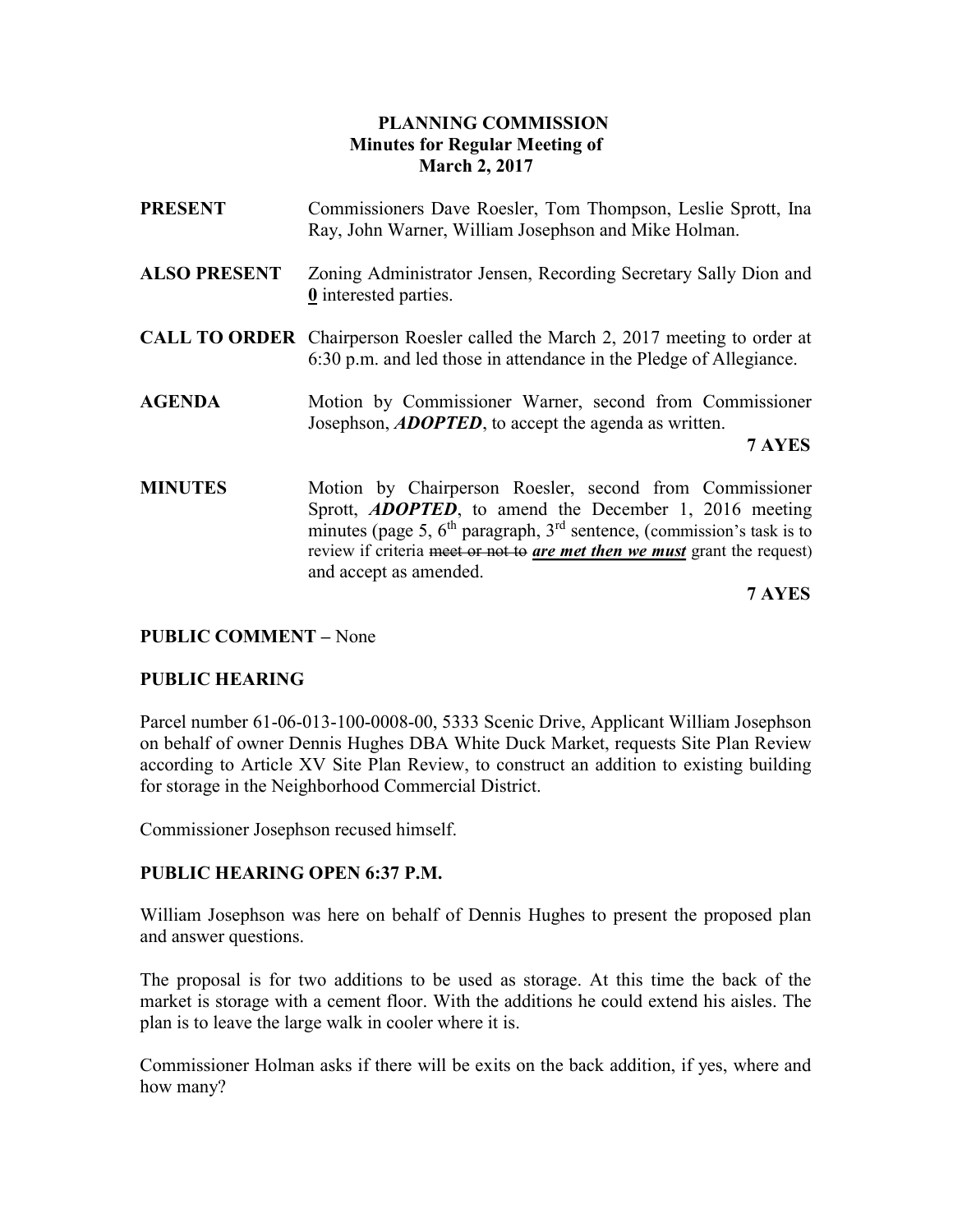William Josephson advised there will be one new door. Keith Heidelberg from White Lake Fire Authority already advised this information will be needed on the Building Plans which they will review.

Commissioner Thompson asked about deliveries, can they be made at the new door. Now they have to bring everything through the entire store. He also had concerns about new lighting and if there is to be any it needs to be directed downward.

Commissioner Sprott asked how far the building will be on the South side of the property. It has to be 50 feet because it abuts a residential zone. They need to keep that in mind when moving the shed also.

Commissioner Holman asked about fire suppression.

William Josephson answered the existing structure does not have it.

Chairperson Roesler advised this is not a zoning issue; those things will be addressed in the Building Permit process.

## **CORRESPONDENCE**

None.

## ZONING ADMINISTRATOR COMMENTS

Zoning Administrator Jensen prepared a summary document that addressed the review standards contained in the ordinance and all the applicable standards were documented as being met. This was sent to all commissioners in their packet. He explained the south setback as he measured is 100 feet. The building height was not noted, however, it was stated it is not going to be higher than the existing building and the ordinance allows maximum of 44 feet. As for the other entities required to be notified the only one impacted is the White Lake Fire Authority and they are working with the applicant.

## PUBLIC COMMENT

None.

## PUBLIC HEARING CLOSED 6:54 P.M.

Consensus was the project as proposed does not affect the Health, Safety or Welfare as it is not adversely changing the area or impacting traffic.

 Motion by Commissioner Warner, second from Commissioner Holman, **ADOPTED**, to **APPROVE**, the site plan as submitted. 6 AYES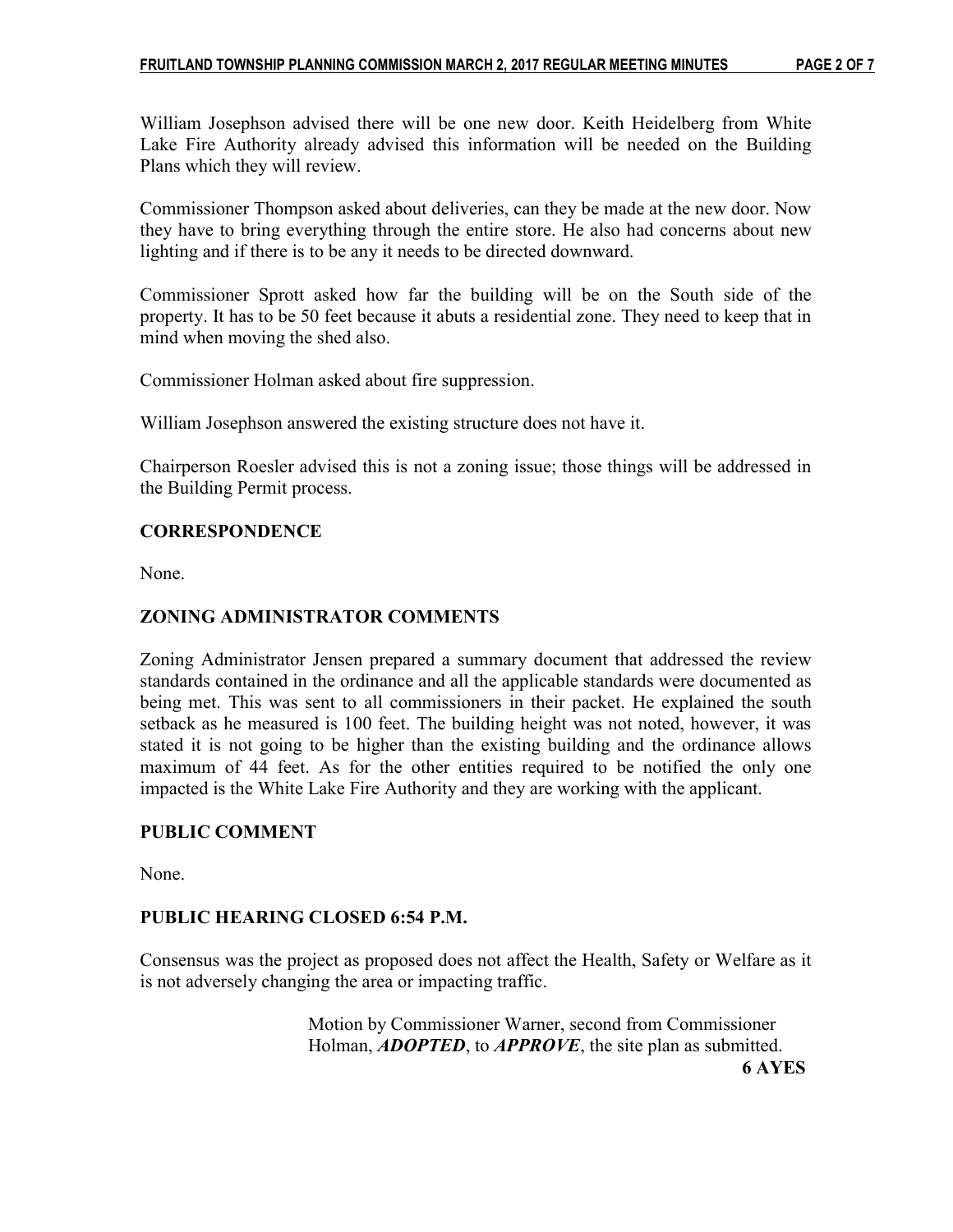## OLD BUSINESS

Subcommittee Report – Fences, Walls, Hedges, Berms and Screens (Commissioners Sprott, Warner and Josephson)

- Article I, Title and Purpose Section 1.02 Purpose  $(J.)$  (amend)
- **•** Article II, Definitions Section 2.22 Definitions –W (amend to add definition)
- **Article III, General Provisions** Section 3.11 Fences, Wall, Hedges, Berms and Screens (A.) (amend)
- Article VIa, Lake Michigan Shoreline District Section 6.04a Site Development Standards (7.) (amend)
- Article VIIIa, Inland Lakes District Section 8.02a Site Development Standards (3.) (amend)
- Article VIIIb, North Duck Lake Overlay District Section 8.02b Limitations on Construction (2.) (amend)
- Strike diagram from  $6.04a(7)$ ,  $8.02a(3)$  and  $8.02b(2)$  (amend)

Commissioner Sprott advised the most recent changes were to lakefront properties only. Consensus was to send the following language to Attorney Even for review and set public hearing.

# ARTICLE I TITLE AND PURPOSE

## SECTION 1.02 PURPOSE

J. to protect and conserve natural recreational areas *preserve the natural features and views* of our lands and waters;

# ARTICLE II DEFINITIONS

SECTION 2.22 DEFINITIONS – W

# WALL

An upright structure of masonry, wood or other building materials serving to enclose, divide, or protect an area.

# ARTICLE III GENERAL PROVISIONS

### SECTION 3.11 FENCES, WALLS, HEDGES, BERMS AND SCREENS

A. Notwithstanding other provisions of this ordinance, fences, walls, hedges, berms and screens may be permitted with a zoning permit in any yard or along the edge within the setback of any yard provided that no fences, walls, hedges, berms or screens shall be over six  $(6)$  feet in height if erected in back of the required front set back line, or the rear of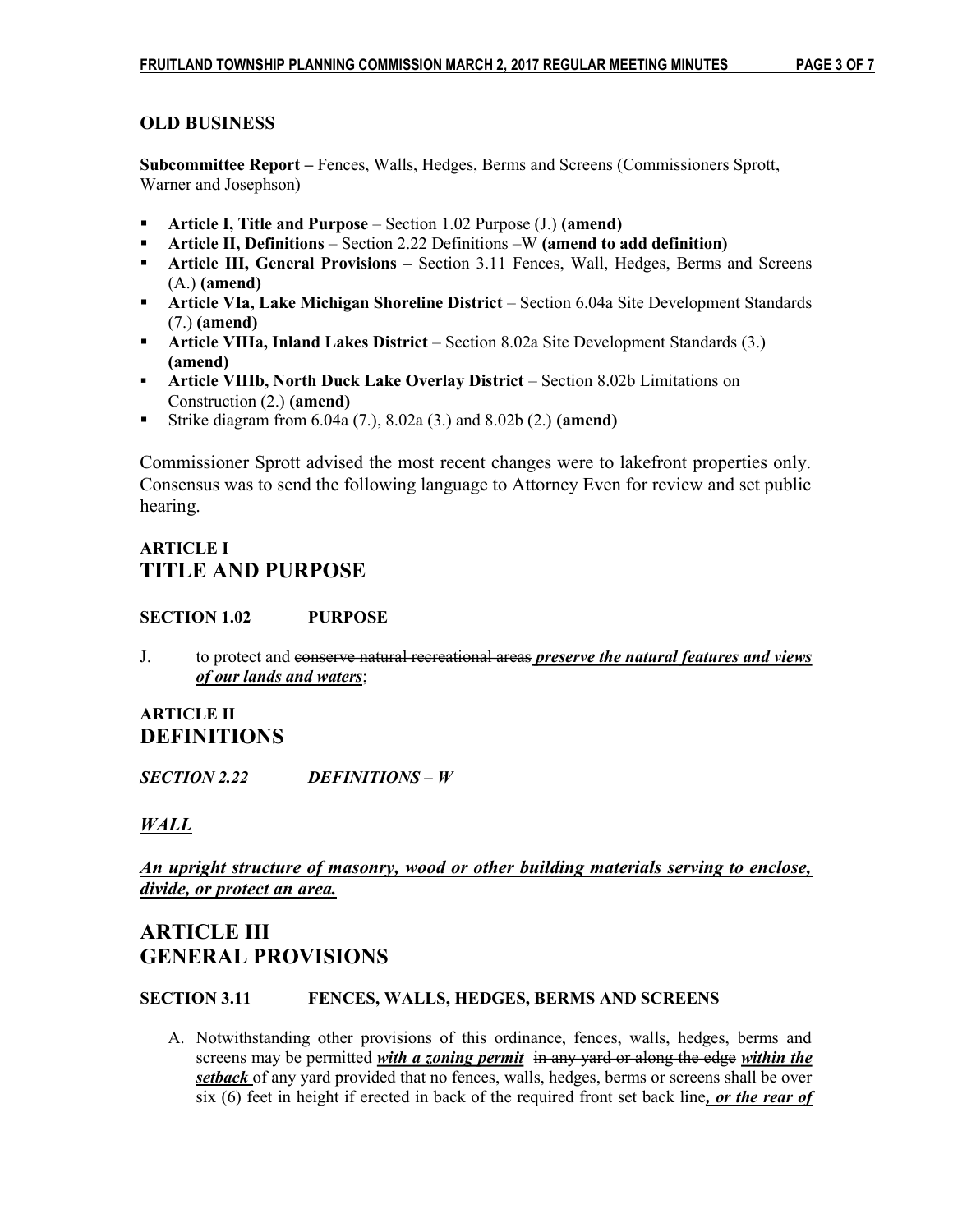the house whichever is closest, and any fences, walls, hedges, berms or screens erected between the required front yard setback line or the rear of the house whichever is closest, and up to the street right-of-way, shall must not be in excess of four (4) feet. For lakefront lots see additional restrictions in the Lake Michigan Shoreline District, Inland Lakes District and North Duck Lake Overlay District.

In the Critical Dunes and High Risk Erosion areas, any fences, berms and walls built, and any vegetative planting and/or removal, must comply with DEQ regulations.

 For lakefront lots in the Lake Michigan Shoreline District, the Inland Lakes District, and the North Duck Lake Overlay District, no fence, wall, hedge, berm, or screen shall be higher than three (3) feet in height between the shoreline and the lakeside of the home as measured perpendicular to the side lot line nearest the lakeside. On Lakefront lots that have no principal building the height of a fence, wall, hedge, berm or screen may not exceed three (3) feet. Fences in lakefront lots may be permitted with a zoning permit within the side setback of any yard provided that such fences meet the following:

- 1. Such fences must be for the purpose of delineation of property lines, not for the intent of obscuring vision or blocking out of natural light.
- 2. Such fences must be of man-made material or wood, and must be intended for permanent installation.
- 3. Such fences must have a maximum height of three (3) feet above the average ground surface between adjacent fence posts at all points along their length.
- 4. Such fences must be a minimum 50% open space through which light can penetrate, for example: cyclone fence, lattice, picket or split-rail.
- 5. Fence materials such as plastic snow fence or wood/twisted wire snow fences intended as temporary fences are not acceptable for permanent installation.
- $6.$  A property owner must not intentionally plant, nor cause to be planted, within the side yard setback area, any vegetative material (whether dead or alive) exceeding three (3) feet in height, or which would reasonably be expected to grow to over three (3) feet in height.

## ARTICLE VIa LAKE MICHIGAN SHORELINE DISTRICT

### SECTION 6.04a SITE DEVELOPMENT STANDARDS

7. On lakefront lots, no fence, wall, hedge, berm, or screen shall be higher than three (3) feet in height between the shoreline and the lakeside of the home as measured perpendicular to the side lot line nearest the lakeside. On lakefront lots that have no principal building the height of a fence, wall, hedge, berm or screen may not exceed three (3) feet.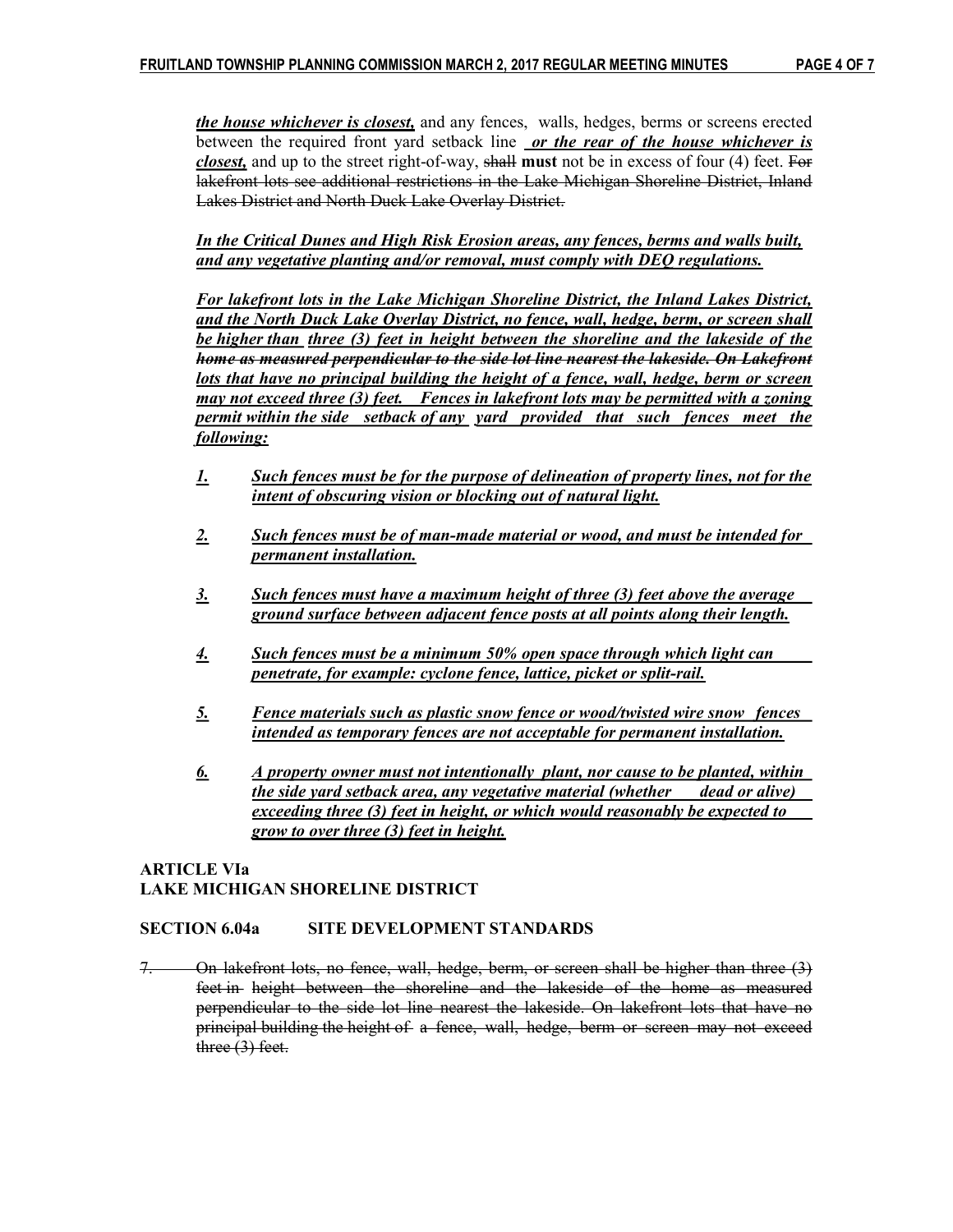#### ARTICLE VIIIa INLAND LAKES DISTRICT

#### SECTION 8.02a SITE DEVELOPMENT STANDARDS

3. On lakefront lots, no fence, wall, hedge, berm, or screen shall be higher than three (3) feet in height between the shoreline and the lakeside of the home as measured perpendicular to the side lot line nearest the lakeside. On lakefront lots that have no principal building the height of a fence, wall, hedge, berm or screen may not exceed three (3) feet.

#### ARTICLE VIIIb NORTH DUCK LAKE OVERLAY DISTRICT

#### SECTION 8.02b NORTH DUCK LAKE OVERLAY DISTRICT

2. On lakefront lots, no fence, wall, hedge, berm, or screen shall be higher than three (3) feet in height between the shoreline and the lakeside of the home as measured perpendicular to the side lot line nearest the lakeside. On lakefront lots that have no principal building the height of a fence, wall, hedge, berm or screen may not exceed three (3) feet.

Strike the following diagram from 6.04a (7.), 8.02a (3.) and 8.02b (2.)

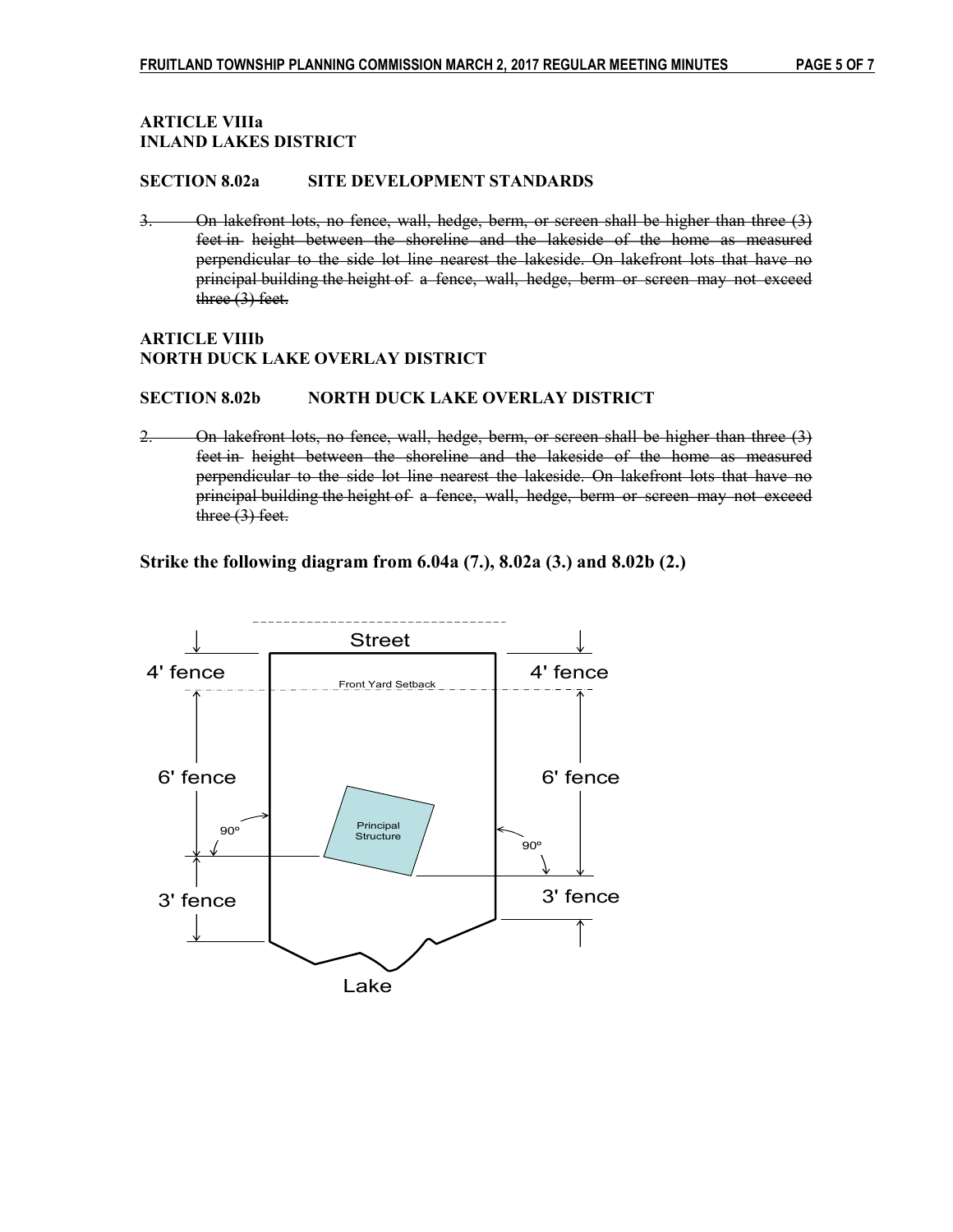Motion by Commissioner Josephson, second from Commissioner Sprott, **ADOPTED**, to set public hearing for April on the articles and sections as listed above.

## 7 AYES

## PLANNING/ZONING UPDATE

Commissioner Warner advises the Zoning Board of Appeals has met the last two months. The last meeting was for interpretation of the following:

Article III, Section 3.31 Average Setback Lines

D. Rear (Shoreline). For parcels on White Lake and Duck Lake if there are existing principal buildings on adjacent lots within two hundred (200) feet on each side of a proposed building location, a proposed building or structure may be located the same distance from the ordinary high water mark as the average distance from the principal nearest building located within two hundred (200) feet on each side from the proposed structure. If there is a vacant waterfront lot within two hundred (200) feet, the one hundred (100) foot setback shall be used for averaging.

The following is the proposed language he put together for discussion which should make it less inconsistent and confusing.

D. Rear (Shoreline). For parcels on White Lake and Duck Lake if there are existing principal buildings on adjacent lots within two hundred (200) feet on each side of a proposed building location, a proposed building or structure may must be located no closer to the same distance from the ordinary high water mark as than the average distance from *the ordinary high water mark of* the *nearest* principal nearest buildings located within two hundred (200) feet on each side from the proposed structure. If there is a vacant waterfront lot within two hundred (200) feet, the one hundred (100) foot setback shall be used for averaging.

Commissioner Josephson stated interpretation was requested on the language as written above and the Zoning Board of Appeals concurred with Zoning Administrator Jensen's denial of the proposed house not using setback averaging. He continued to say he believes averaging is what causes creeping. With the proposed house having to be built using averaging that would allow the neighbors to be able to build 40 feet in front closer to the lake than the new one.

The language as proposed will be sent to Attorney Even for review and comment.

Chairperson Roesler stated he would be sending something via email regarding the use of barns for weddings. This is the new big thing and our zoning language needs to be reviewed for how we might handle something like this.